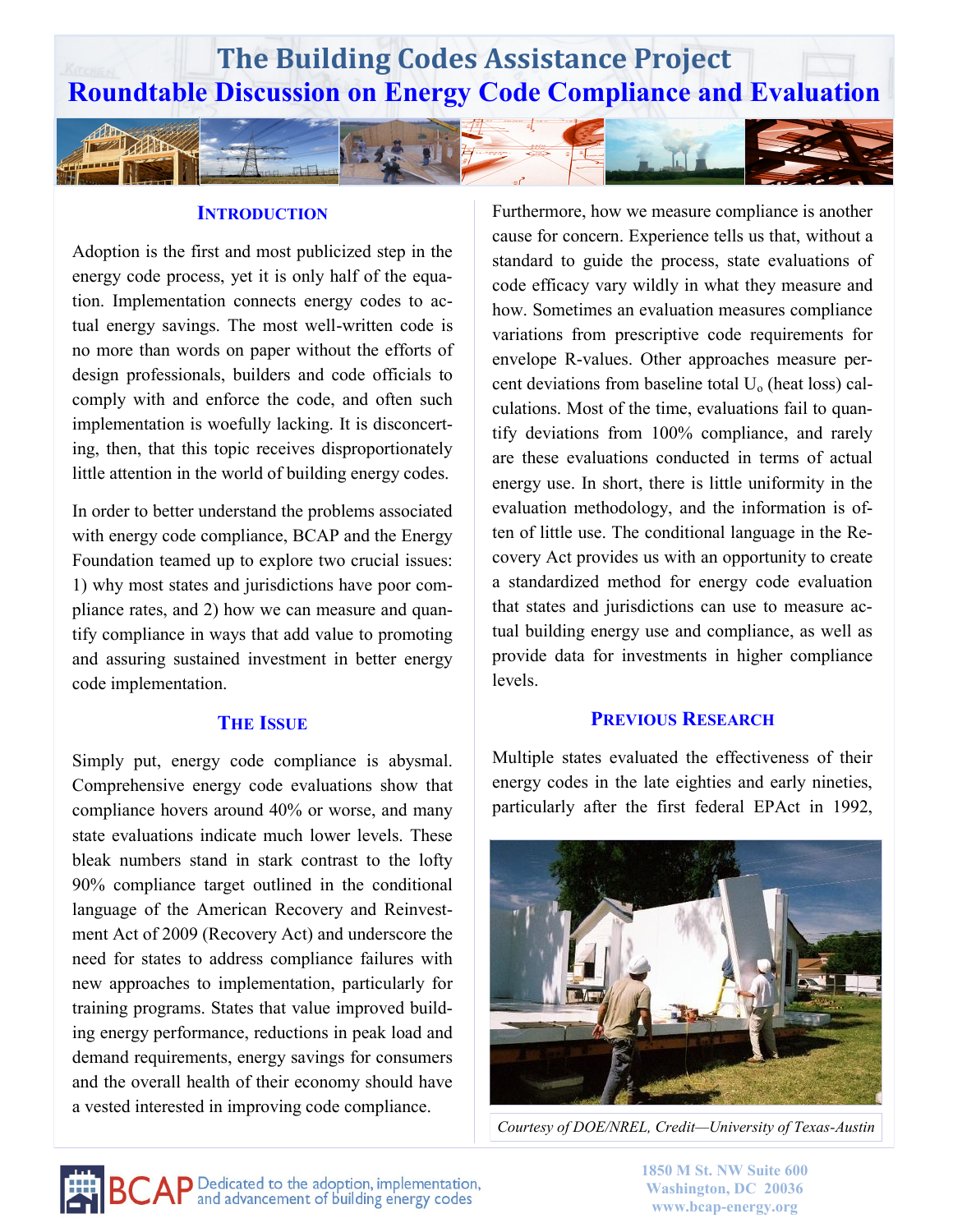which directed states to compare their energy codes to the national model codes to determine whether revisions would be appropriate. Often, though, these evaluations contained little information on compliance rates. While some included compliance measurements, particularly those where proof of efficacy helped promote state investments, there was no consistency in how each state conducted its evaluation. Few, if any, measured energy savings.

As part of a "Gap Analysis" study we conducted in 2004-05, BCAP attempted to research and quantify the energy and climate "savings gap" between complying and non-complying building stock. We concluded, however, that the data available was too variable to compile into a "savings gap" analysis. Moreover, the compliance metrics differed across the board, making it impossible to simply measure a basic compliance rate. The study also showed that, outside of the Pacific Northwest states and California, compliance rates were alarmingly low, which not only raised the question of how we should measure compliance, but also of what implementation methods were already working in the few states and jurisdictions that had strong compliance rates. Thus, we decided to conduct a roundtable discussion with professionals in the field to discover what they thought might serve to increase compliance and standardize the evaluation process.

## **THE ROUNDTABLE**

BCAP held a roundtable discussion at the Residential Services Network (RESNET) Building Performance Conference in New Orleans in early 2009. The audience was composed primarily of national residential building energy program service providers, HERS raters, homebuilders and efficiency organizations engaged in beyond-code programs. All of these participants worked with energy and other codes as part of their jobs, including many who conducted



*Courtesy of DOE/NREL, Credit—Paul Norton*

energy code compliance training. Most have learned to work around code shortcomings, as is the nature of beyond-code energy efficiency work, and could offer insight into where the code infrastructure "goes wrong" in attempting to provide safe and durable residences that are also energy efficient. Forty-five people attended the roundtable, with roughly equal representation from each of the various groups.

Prior to the open discussion, we "seeded" the audience with some information on the conditions in the Recovery Act for 90% compliance and a few questions to get them thinking and help prepare their thoughts:

## *Compliance*

- Is the energy code being enforced (or complied with) in your area?
- How can we improve compliance?
- Do you think the traditional code enforcement infrastructure can assure energy code compliance? Or building performance? Or energy savings?
- What compliance approaches do you see working in your area?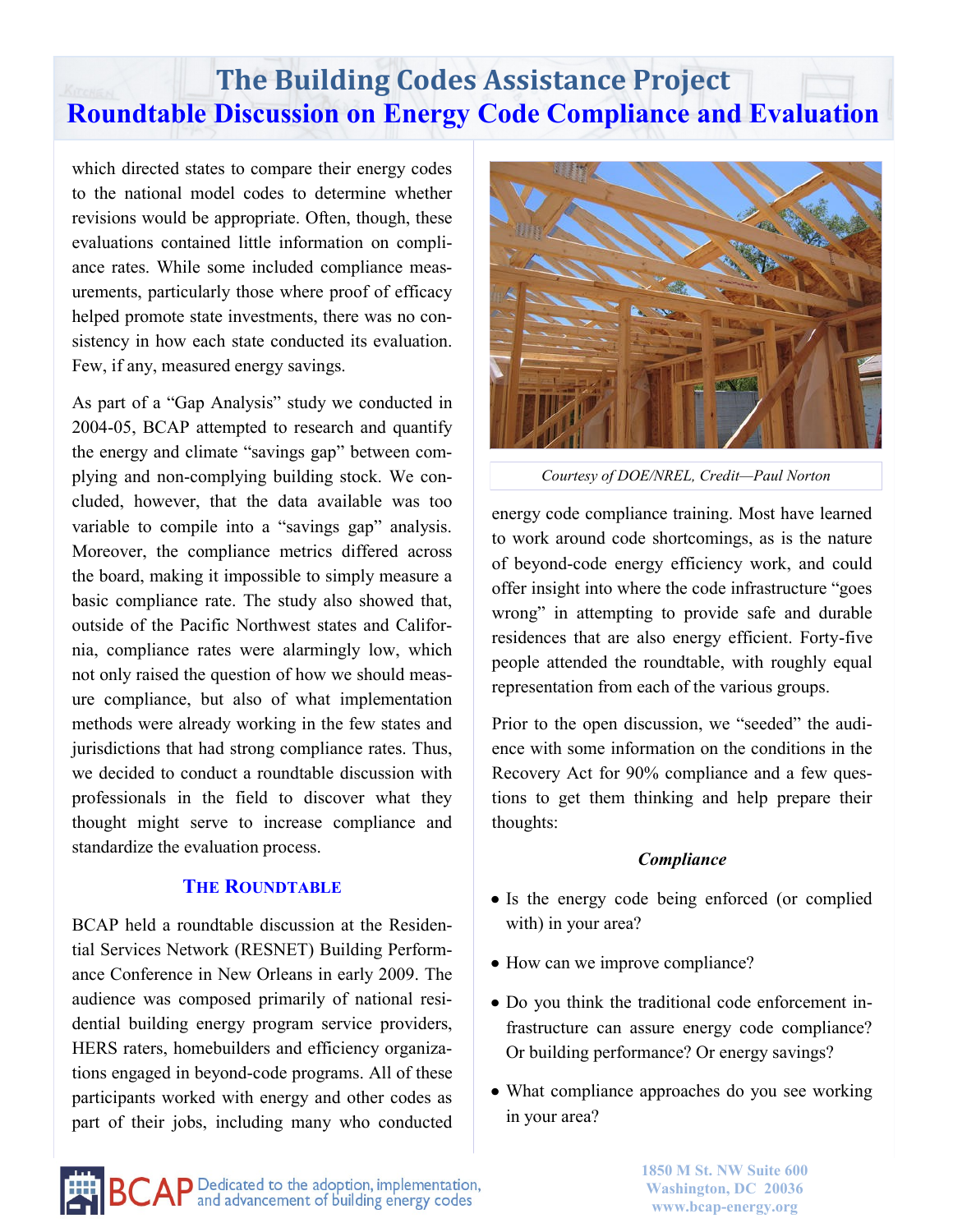- Should we have third-party compliance?
- Can HERS Raters or the HERS infrastructure be part of the answer?

# *Evaluation*

- How do we know whether we are getting the savings that we want from energy codes?
- How should we measure their efficacy?
- Do we measure only compliance? Or do we need to be more concerned about energy savings?

# **ROUNDTABLE OUTCOME**

The roundtable produced a lively discussion, which supplied us with the following information:

# *Compliance*

• The audience agreed that energy codes are not well enforced in their areas (Note: all the attendees



*Courtesy of DOE/NREL, Credit—Warren Gretz*

came from locales that had energy codes).

- The perception among the group was that Code Enforcement Officials (CEOs) lack a solid understanding of energy efficiency, energy systems and how they work, knowledge that is critical to their ability to enforce regulations based on these concepts, as is often the case. The group also cited a lack of understanding among CEOs of basic building science.
- In some areas, CEOs are begging for additional training, but are barely receiving the support they need for Life Health Safety (LHS) codes, much less for energy.
- Everyone agreed that CEOs do not have much time for energy work in the scope of their daily activities. Moreover, they have almost no QA/QC in the field through inspections, as the energy inspection process often conflicts with the LHS processes.
- CEOs almost never enforce energy code requirements for substantial alterations in existing buildings save for replacement windows, and then only occasionally.
- The HERS and building performance community welcomes the opportunity to take part in the energy code compliance (and evaluation) process. HERS-As-Codes, known in the building industry as the use of Home Energy Ratings (HERS) as a performance compliance methodology, might provide a readily accessible, quantifiable evaluation process (i.e. HERS energy modeling for code compliance and energy use). It may also provide even more accurate energy use data if utility bills are accessible and used to normalize the modeling data. Using the HERS-As-Codes approach could provide a very accurate measurement of current practice and code compliance. Additionally, the

 $\mathsf{C}\mathsf{AP}$  Dedicated to the adoption, implementation,  $\mathsf{AP}$  and advancement of building energy codes